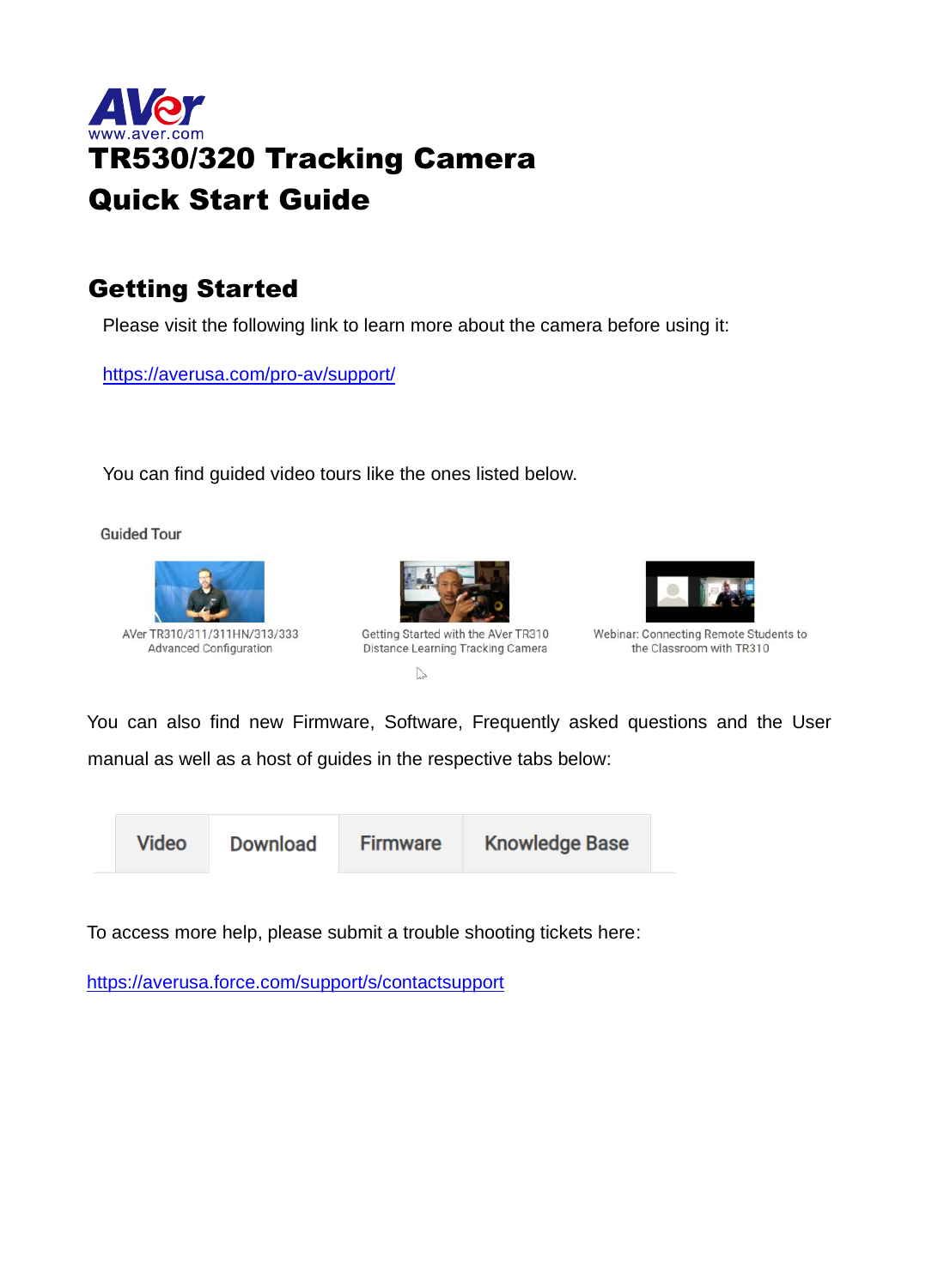# Important Camera Setup

#### **Installation Suggestion:**

- Distance from podium:
	- ➢ TR320: 4~10m (13~33 feet)
	- ➢ TR530: 4~15m (13~49 feet)
- Install height range (from floor):  $2 \text{ ~}3m(6.56 \text{ ~}9.84 \text{ feet})$ ; **2.4m**(7.87 feet) is suggested.
- **Distance range to podium:** 4~15m; 8m is suggested.
- **Position:** Center of the room.



### Camera mounts suggestion (optional accessory)

**For detail on optional accessory, consult your local dealer.**

#### Wall mount (Part#COMSVCMNT) Ceiling mount (Part#PTMLTWC01)





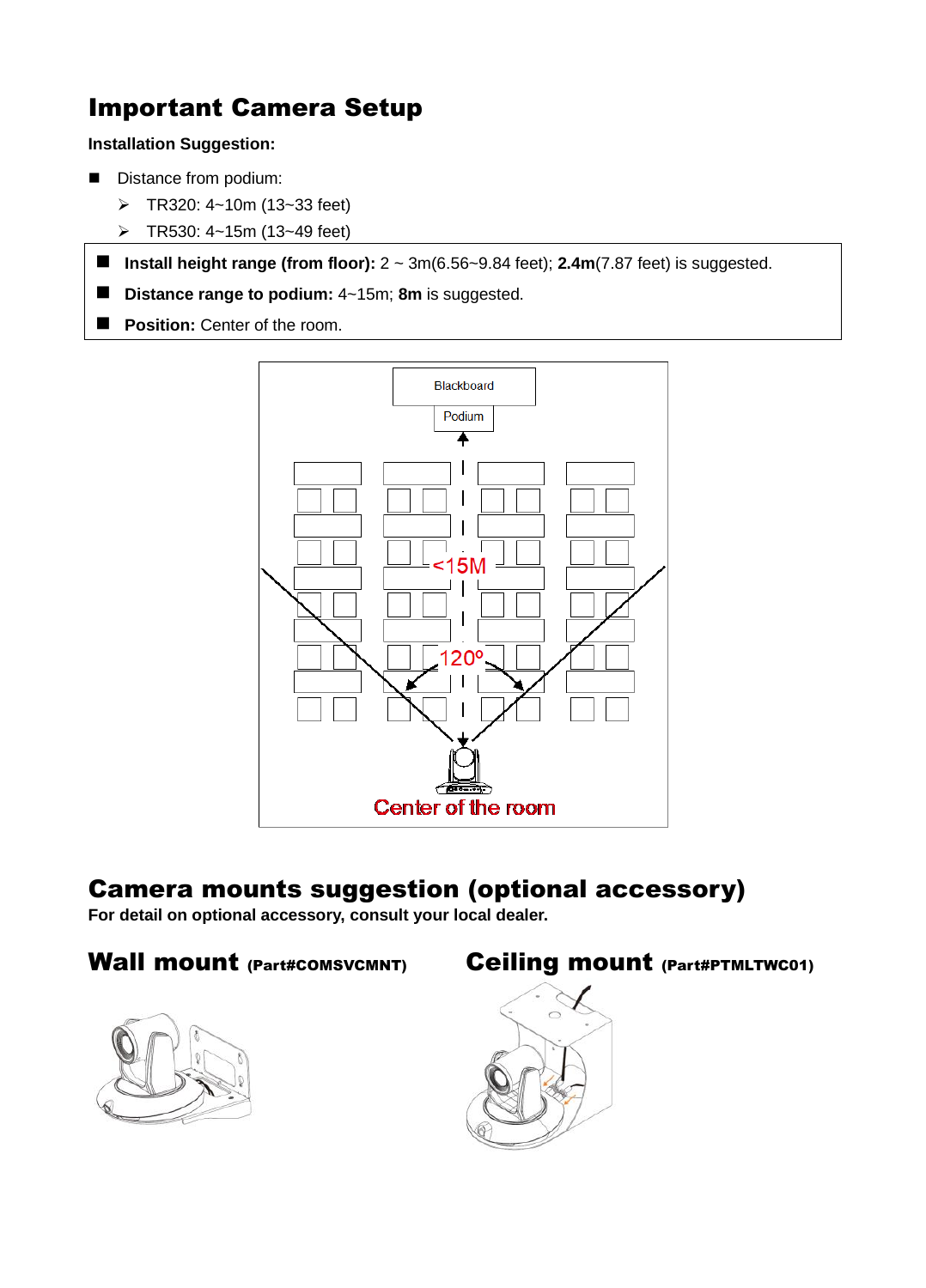## Dimension



Connections



Note: AVer Offices an HDMI to USB (Part#:PTCVBU110) or SDI to USB (Part#:PTCVBU111) converter to convert the existing HDMI or SDI output into a USB feedback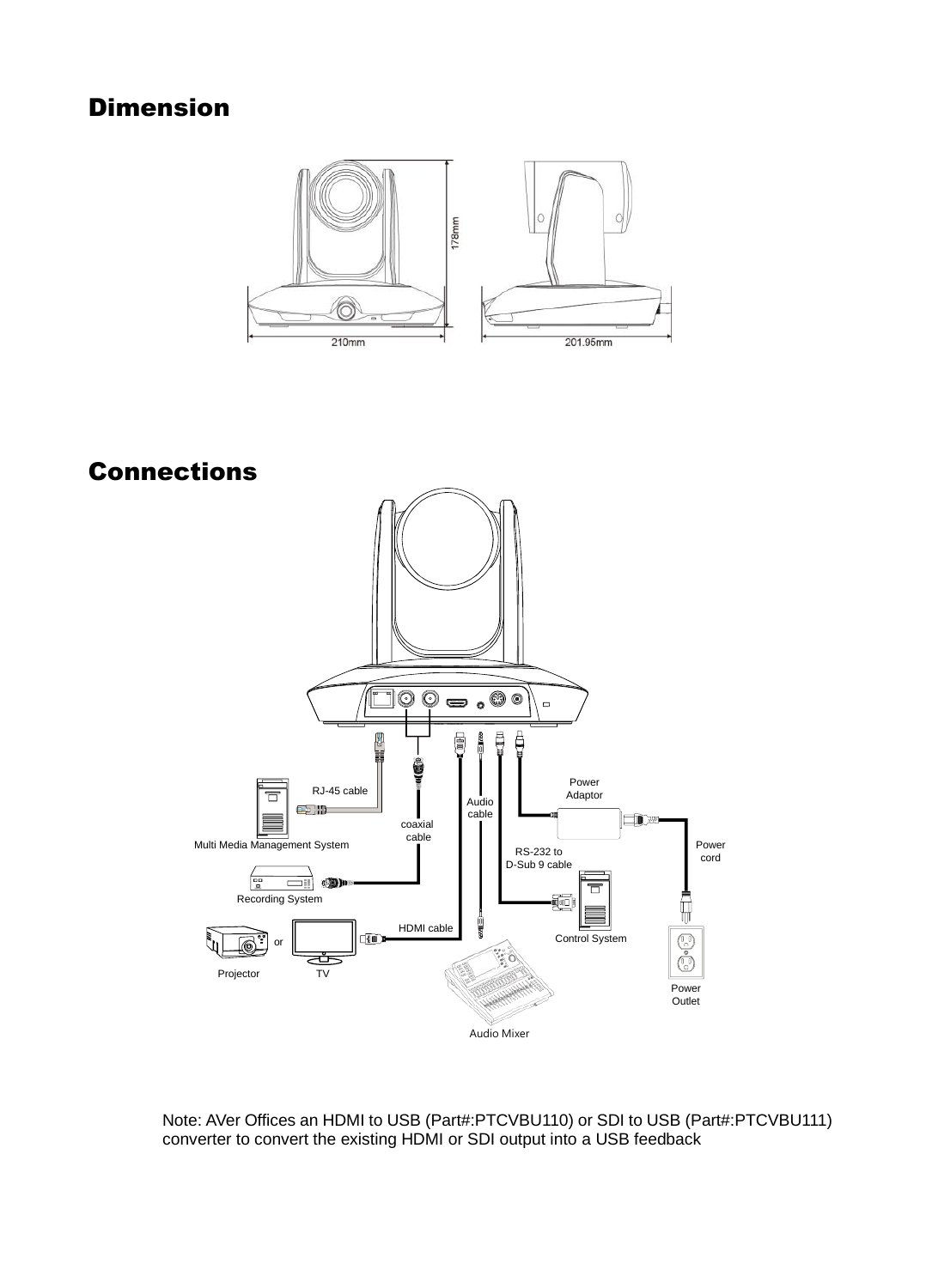# Setup IP Address

Before setting the AI function, please set the IP address first. There are two ways to setup IP address of the camera. Please follow the steps below to setup the IP address.

#### ■ **Static IP Address**

- 1. After starting-up, press  $\overline{\mathbb{R}}$  button on remote control to call setup menu.
- 2. Use ▲ and ▼ buttons to select the **Camera** > **Static IP** > **IP**, then press button to enter IP address.

**[Note]** If DHCP is on, please turn off DHCP before setup static IP address. Go to **Camera** > **DHCP** > **DHCP** > **Off**.

3. To setup gateway and DNS, use **△** and ▼ to select "Gateway" or "DNS". Then, press ▶ button to enter the value.

| Tracking         | Off |              |   |                |                  |                                   |                        |   |  |  |                  |  |       |
|------------------|-----|--------------|---|----------------|------------------|-----------------------------------|------------------------|---|--|--|------------------|--|-------|
| Сапсы            |     | > Camera ID  | × |                |                  |                                   |                        |   |  |  |                  |  |       |
| Video Format     |     | $>$ DHCP     | ٠ |                |                  |                                   |                        |   |  |  |                  |  |       |
| Advanced Setting |     | > Static IP  |   | -IP            |                  | 192.105.107.157> 1932.108.107.157 |                        |   |  |  |                  |  |       |
| Preset           |     | > PTZ Camera |   | <b>Gateway</b> | 192.108.107.2543 |                                   | <b>q</b>               |   |  |  |                  |  |       |
| Language         |     |              |   | Mask           | 2552552550 >     |                                   | $\mathbf{a}^{\dagger}$ | × |  |  |                  |  |       |
| Profile          | ı   |              |   | <b>DNS</b>     | 10.100.1.5<br>u  |                                   | $Z^{\pm}$              |   |  |  |                  |  | Del   |
| Factory Default  |     |              |   |                |                  |                                   | $N\alpha$              |   |  |  | Carcel Backspace |  | Enter |
| Information      | ł   |              |   |                |                  |                                   |                        |   |  |  |                  |  |       |
| Display          |     |              |   |                |                  |                                   |                        |   |  |  |                  |  |       |

- ◼ **Dynamic IP Address**
- 1. After starting-up, press  $\overline{\mathbb{R}}$  button on remote control to call setup menu.
- 2. Use ▲ and ▼ buttons to select the **Camera** > **DHCP** > **DHCP** > **On**, then press button to get IP address from local DHCP server.

| Tracking               | Off            |                   |               |                     |            |
|------------------------|----------------|-------------------|---------------|---------------------|------------|
| Camera                 | ×              | Camera ID         | s             |                     |            |
| Video Format           |                | > DHCP            |               | > DHCP 10.100.93.34 | On On      |
| Advanced Setting       |                | $>$ Static IP     | $\rightarrow$ |                     | <b>Off</b> |
| Preset                 | v              | <b>PTZ</b> Camera | $\rightarrow$ |                     |            |
| Language               | v              |                   |               |                     |            |
| Profile                | $\overline{ }$ |                   |               |                     |            |
| <b>Factory Default</b> | v              |                   |               |                     |            |
| Information            | $\overline{ }$ |                   |               |                     |            |
| Display                | ×              |                   |               |                     |            |

3. Use ▲ and ▼ buttons go to "**Information**" to check the IP address information.

| Tracking               | Off            |                  |                   |
|------------------------|----------------|------------------|-------------------|
| Camera                 | $\rightarrow$  |                  |                   |
| Video Format           | ٠              |                  |                   |
| Advanced Setting       | $\rightarrow$  |                  |                   |
| Preset                 | $\overline{ }$ |                  |                   |
| Language               | ×              |                  |                   |
| Profile                | ь              |                  |                   |
| <b>Factory Default</b> | $\overline{ }$ |                  |                   |
| Information            |                | Firmware Version | 1.1001.1          |
| Display                |                | P Address        | 192.168.1.1       |
|                        |                | <b>MAC</b>       | 00:00:00:00:00:00 |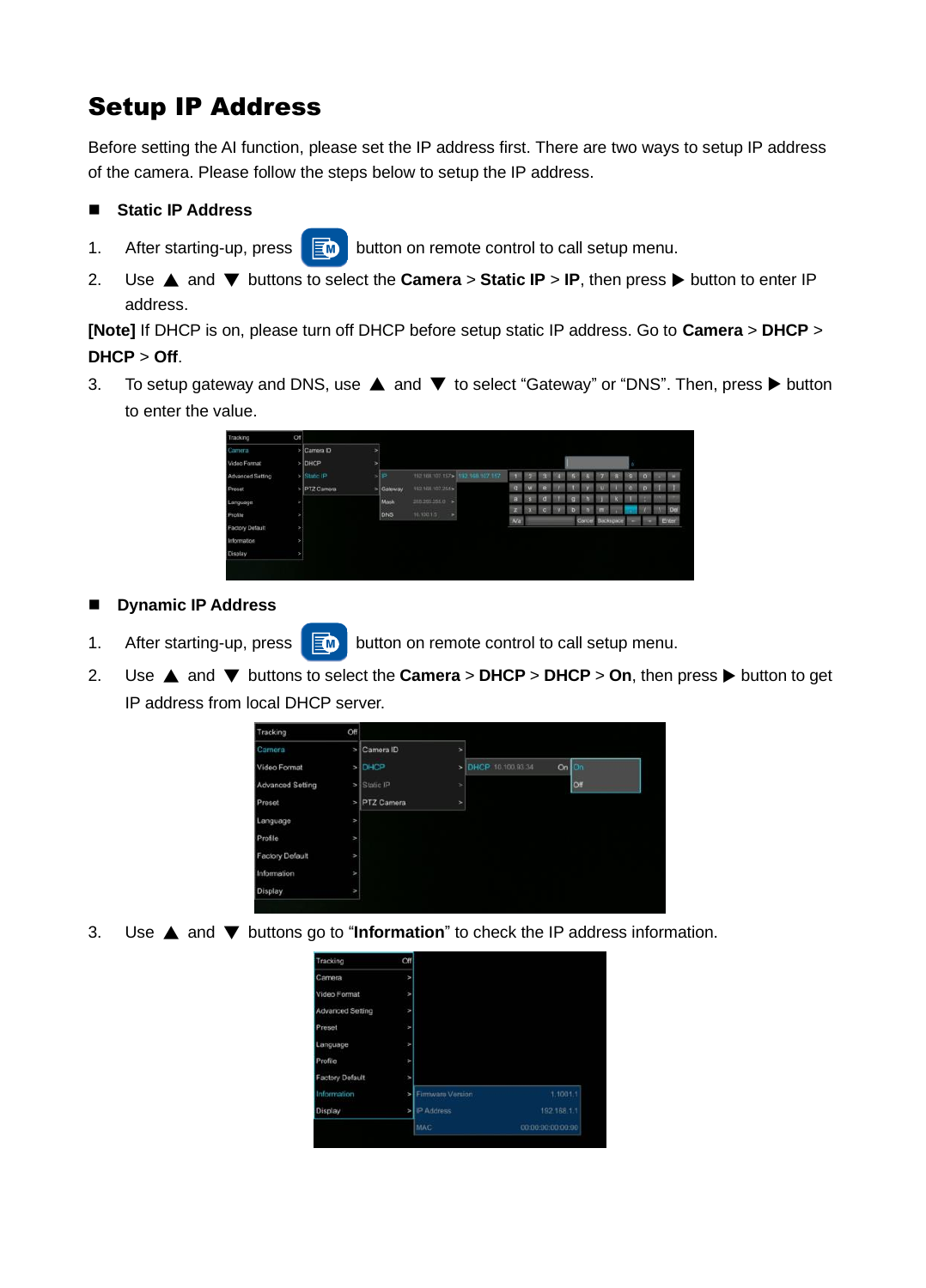# Camera Setup Guide

- For the best experience, we recommend using the Google Chrome browser to access the camera. If you have difficulty getting proper browser response, please clear the browser cache first.
- Key in the Camera IP address into browser and to login into control page.



After login the web interface (password: **admin**), select **"Of** start setup.



- If you are having problems accessing the camera login page or having intermittent video streaming problems on your browser please upgrade the firmware on the camera to the latest version: <https://averusa.com/pro-av/support/>
- Refer to the video guides on the support site on configuration options and how best to program the camera for your environment.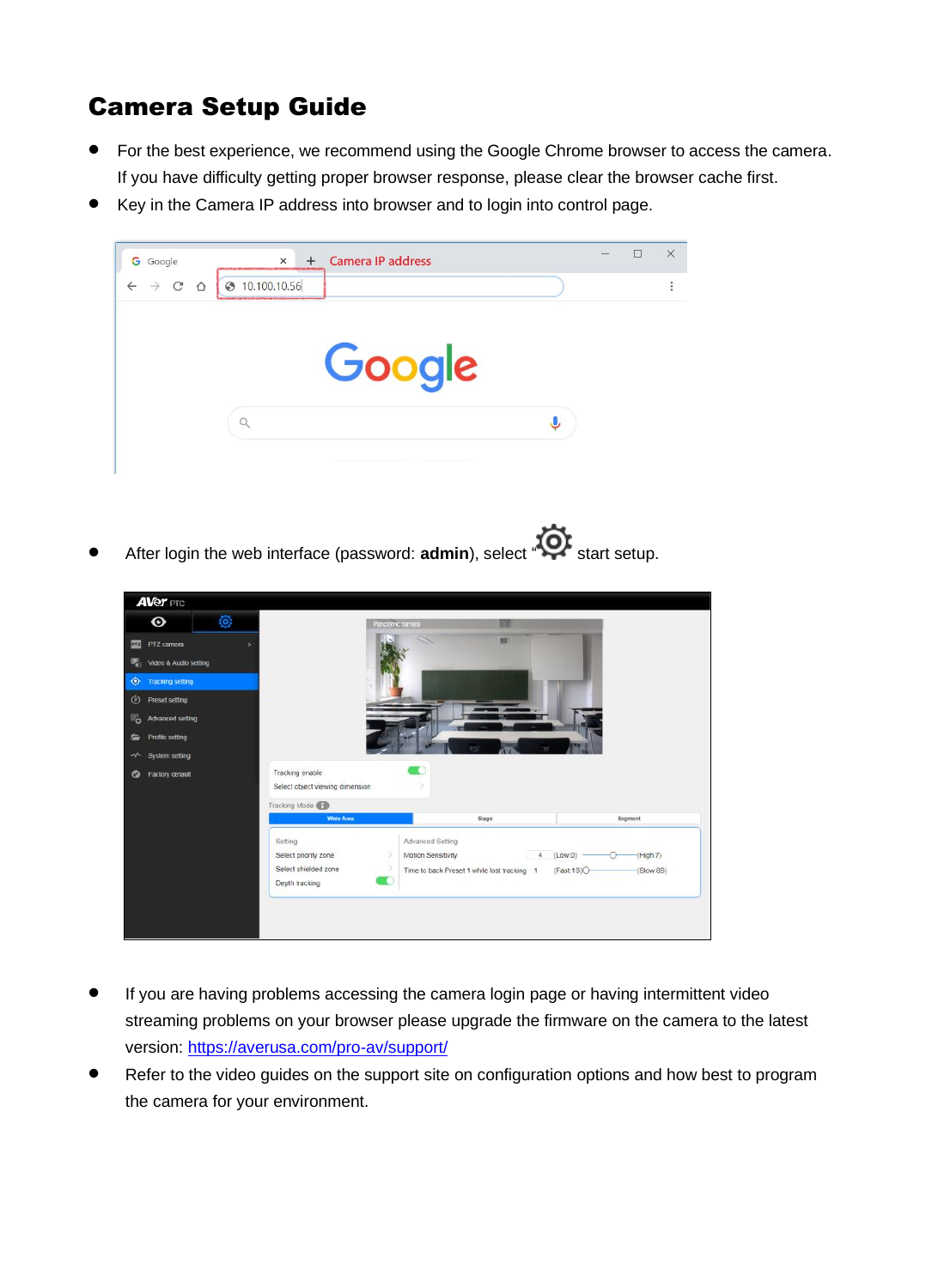AVer TR530/TR320 is a professional tracking camera which supports 3 tracking methods, namely: wide area, stage or segment mode. The camera uses body motion and image analysis algorithm to track the intended target; the target subject does not need to wear any signal transmitting device.

|                     |                                                          | Tracking mode instructions                                                  | $\times$                                                                                 |
|---------------------|----------------------------------------------------------|-----------------------------------------------------------------------------|------------------------------------------------------------------------------------------|
|                     | Wide area                                                | <b>Stage</b>                                                                | <b>Segment</b>                                                                           |
| <b>Introduction</b> | Accurately track a chosen target<br>anywhere in a crowd. | Track target in all lighting conditions<br>with high accuracy.              | Tracking by segment: stay fixed on one<br>area until target moves to next area.          |
| <b>Features</b>     | The person tracking function captures<br>every movement. | Horizontal continuous high-accuracy<br>target tracking.                     | Track up to 4 fixed locations based on<br>target's position.                             |
| Mostly used for     | · Classrooms<br>• Presenters moving through a crowd.     | • Stage presentations<br>• Stage performances<br>• Target projectors behind | • After school podium.<br>• Classroom podium.<br>• Multiple panels need to be displayed. |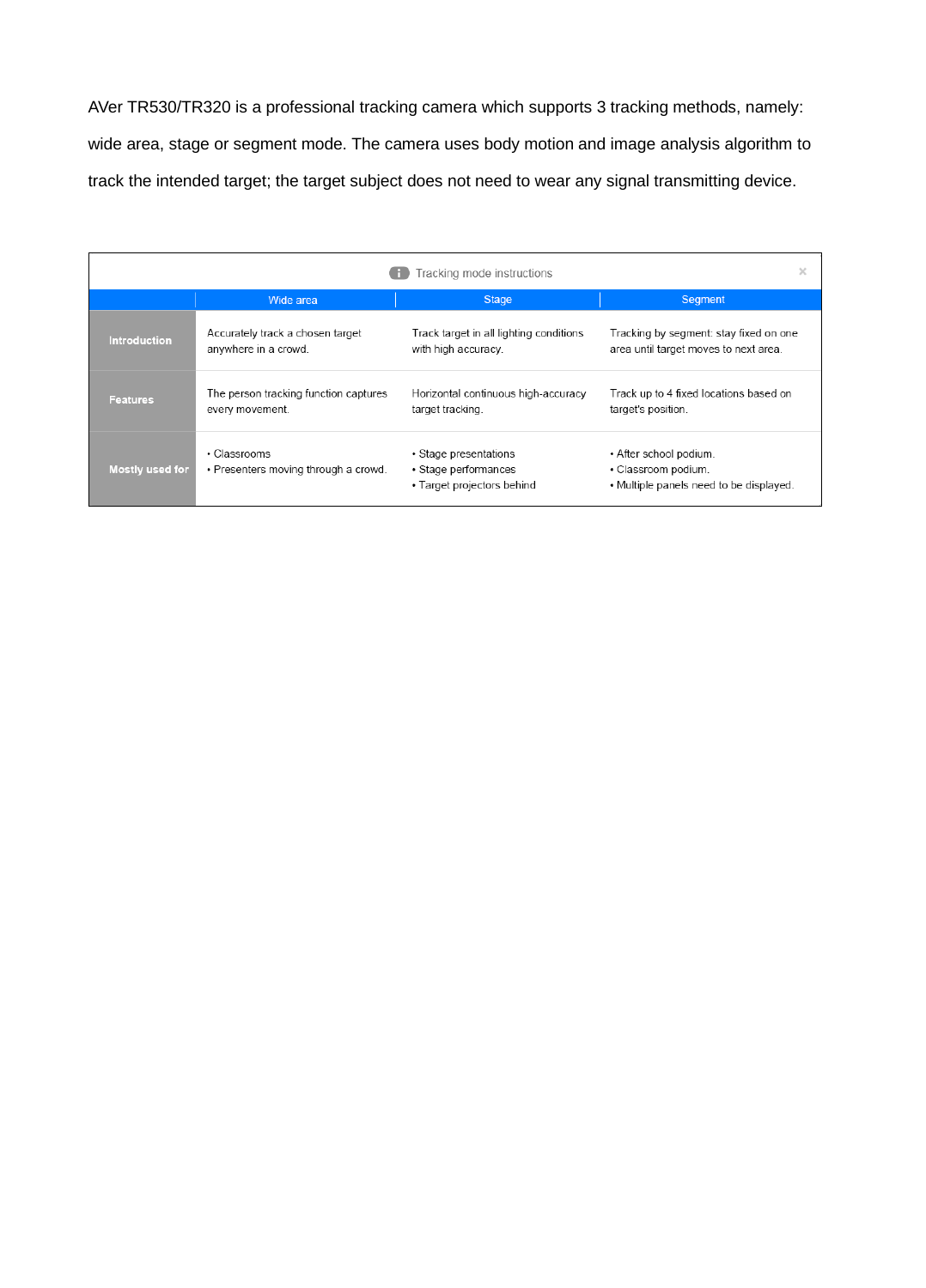# **MODE INTRODUCTION**

# **Wide Area Mode**

#### **Application**

- $\triangleright$  This mode is suitable for teacher or lecturer tracking in normal classroom. The algorithm is based on face detection.
- $\triangleright$  Regardless of the target close to or away from TR530/TR320, the tracking camera will automatically zoom in/out to maintain the appropriate size and proportion.
- $\triangleright$  If the tracking target is locked, TR530/TR320 will not be affected by the other moving objects.

#### **Limitation**

- $\triangleright$  This mode is easily affected by the brown objects or the color similar to skin. Things like cartons and wood furniture.
- $\triangleright$  It should be used in a brightly lit environment. If the light level is not enough, it may not be able to properly track the object.
- $\triangleright$  It should not be used in an environment with high bright contrast. For example, the environment with lots of IFP or projectors in the background. When the target enters or leaves the high bright contrast zone, the TR camera may not be able to track the object properly.
- Install height range (from floor):  $2 \sim 3$ m; 2.4m is suggested.
- ◼ **Distance range to podium:** 4~15m; **8m** is suggested.
- **Position:** Center of class room.

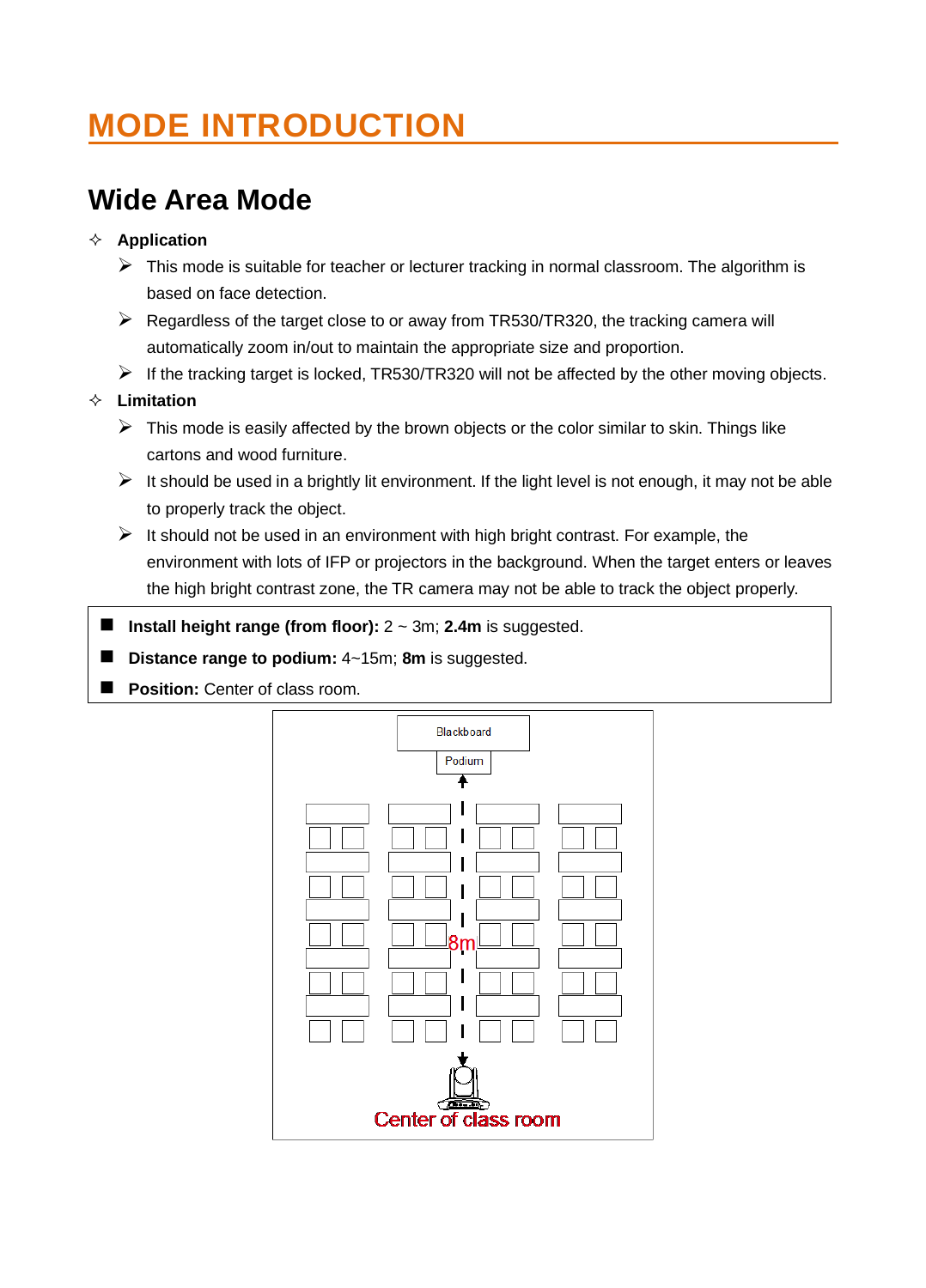# **Stage and Segment Mode**

#### $\diamondsuit$  Application

- $\triangleright$  It's suitable for a more complicated environment due to the utilization of the absolute motion tracking algorithm. The TR530/TR320 will not be affected by the color of wood furniture or any high bright contrast background.
- $\triangleright$  Suitable for only one person in the tracking zone.

#### **Limitation**

- ➢ Tracking is only available for horizontal movement. It will not auto zoom in/out for target close to or going away from the TR530/TR320
- $\triangleright$  Due to absolute motion tracking, it is unable to check who the target is or who the interference is. It does not have anti-interference ability.
- $\triangleright$  Due to the FOV limitation, the tracking zone is only available within the 120 degrees provided by the panoramic camera.
- ➢ Distance limitation <15M
- Install height range (from floor):  $2 \sim 3$ m; 2.4m is suggested.
- **Distance range to podium:**  $4 \sim 15$ m; **8m** is suggested.
- **Position:** Center of the room.

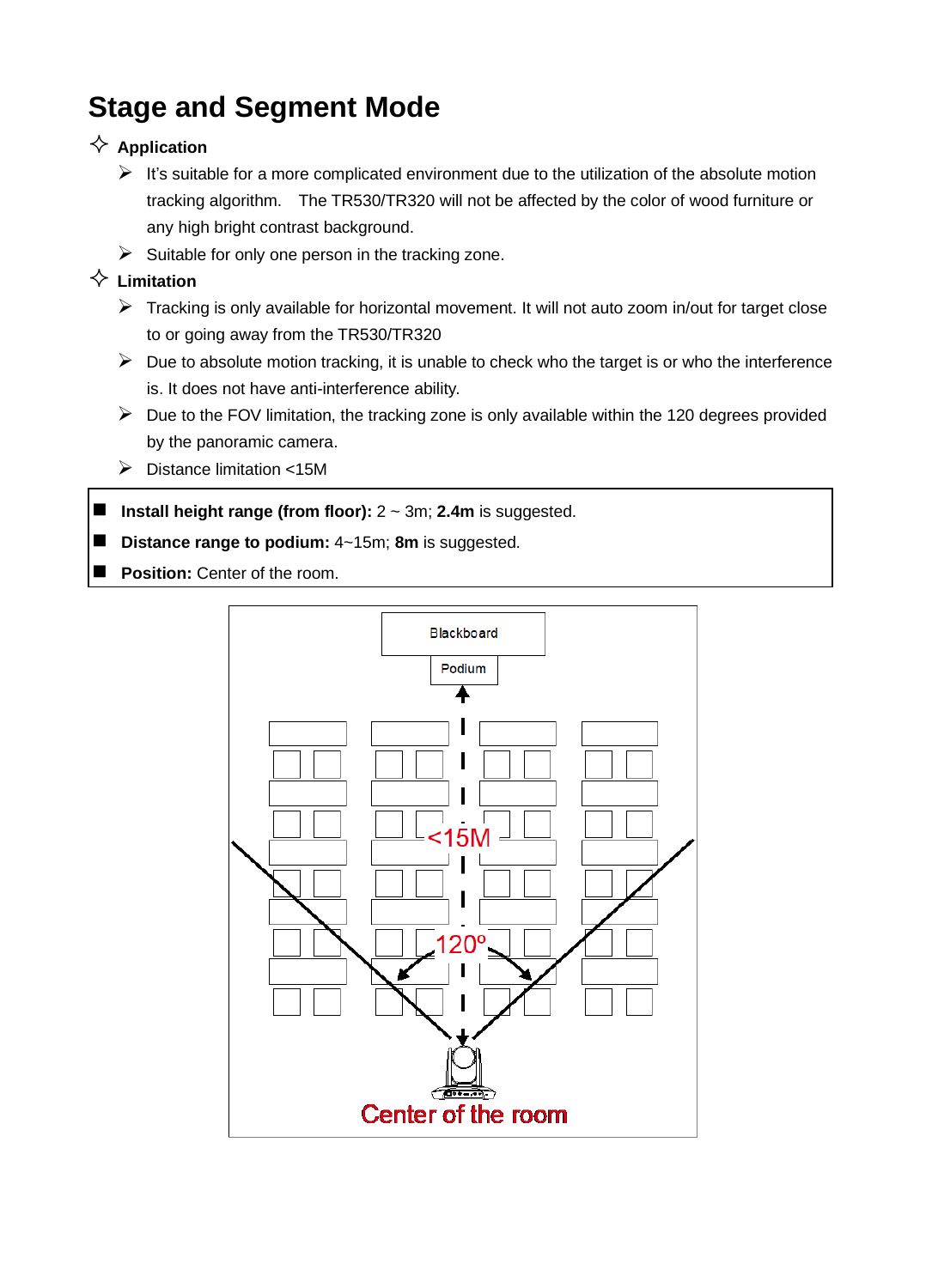### **AVer PTZ Management**

When your camera is all setup on the network, you can download our free camera control and management software AVer PTZ Management. This software enables complete control of its devices on Windows PCs and laptops. And it offers convenient and simultaneous control of up to 128 cameras.

#### **Download link**

**USA:** <https://www.averusa.com/pro-av/support/>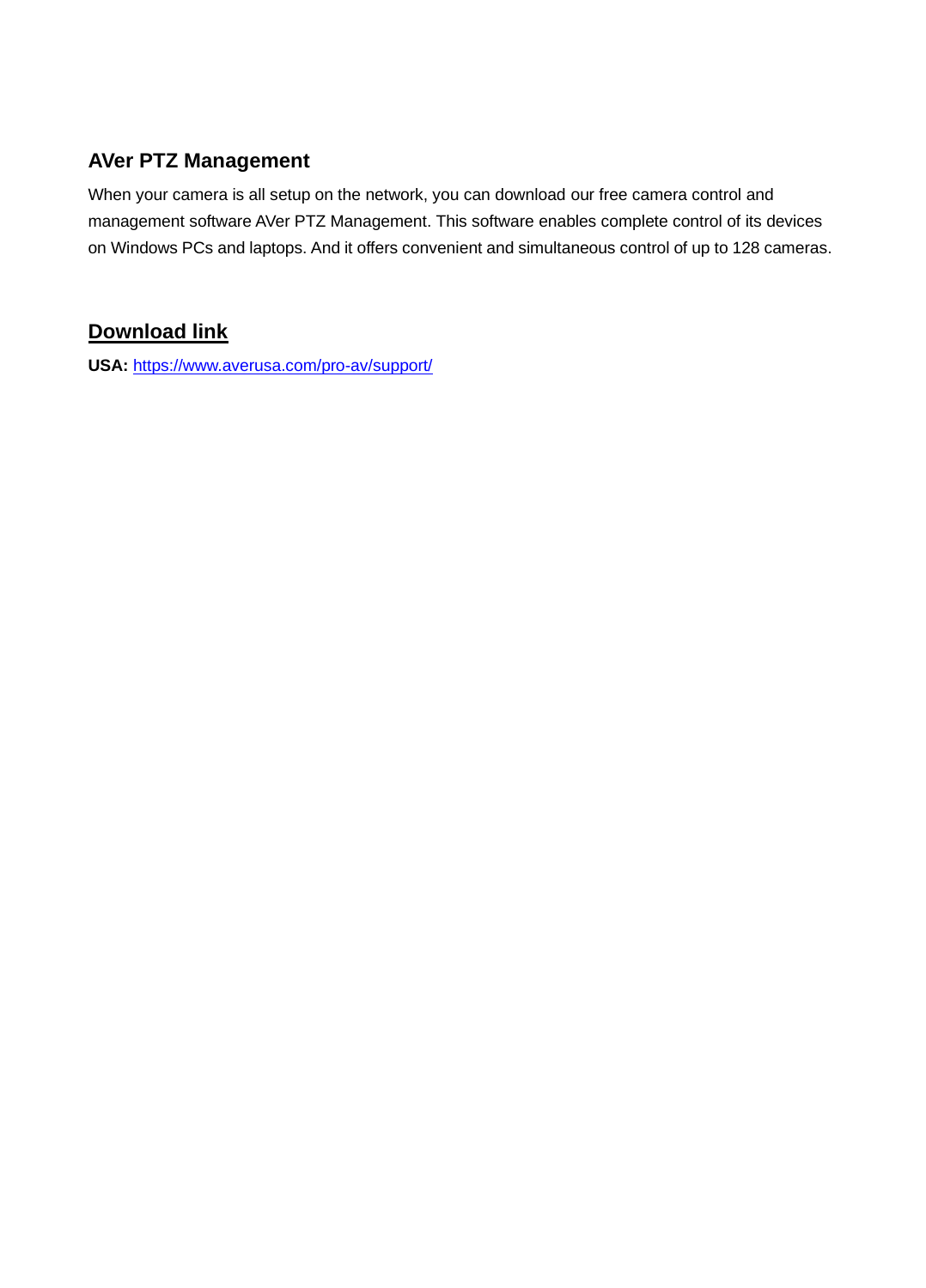## Package Contents



# Hot Key

Press certain button on remote controller to perform hot key function.

| <b>Button</b>  | <b>Action</b>                | <b>Function</b>                                                                                                                                                 |  |  |  |  |  |
|----------------|------------------------------|-----------------------------------------------------------------------------------------------------------------------------------------------------------------|--|--|--|--|--|
| Λ,             | Press and hold (3 secs)      | Power on/off camera.<br>[Note] Only support at TR530+ FW version<br>0.0.1000.08 and above.                                                                      |  |  |  |  |  |
| 3              | Press three times(333)       | Enable/Disable tracking function<br>When the hot key takes effect, you will see "tracking"<br>on" or "tracking off" on the right bottom side.                   |  |  |  |  |  |
| 6              | Press six times (666666)     | Enable/Disable AVer Logo<br>When the hot key takes effect, you will see "AVer"<br>logo on the right bottom side.                                                |  |  |  |  |  |
| $\overline{7}$ | Press seven times(7777777)   | Show the tracking indicator<br>When the hot key takes effect, you will see the<br>tracking indicator on the target face. This mode<br>only works in PIP Mode 2. |  |  |  |  |  |
| 8              | Press eight times (88888888) | Set TR530+/320+ IP address as default<br>IP(192.168.1.168.)                                                                                                     |  |  |  |  |  |
| 9              | Press nine times (999999999) | Password Reset mechanism:<br>When the hot key takes effect, the password of<br>entering Web UI will go back the default "admin".                                |  |  |  |  |  |